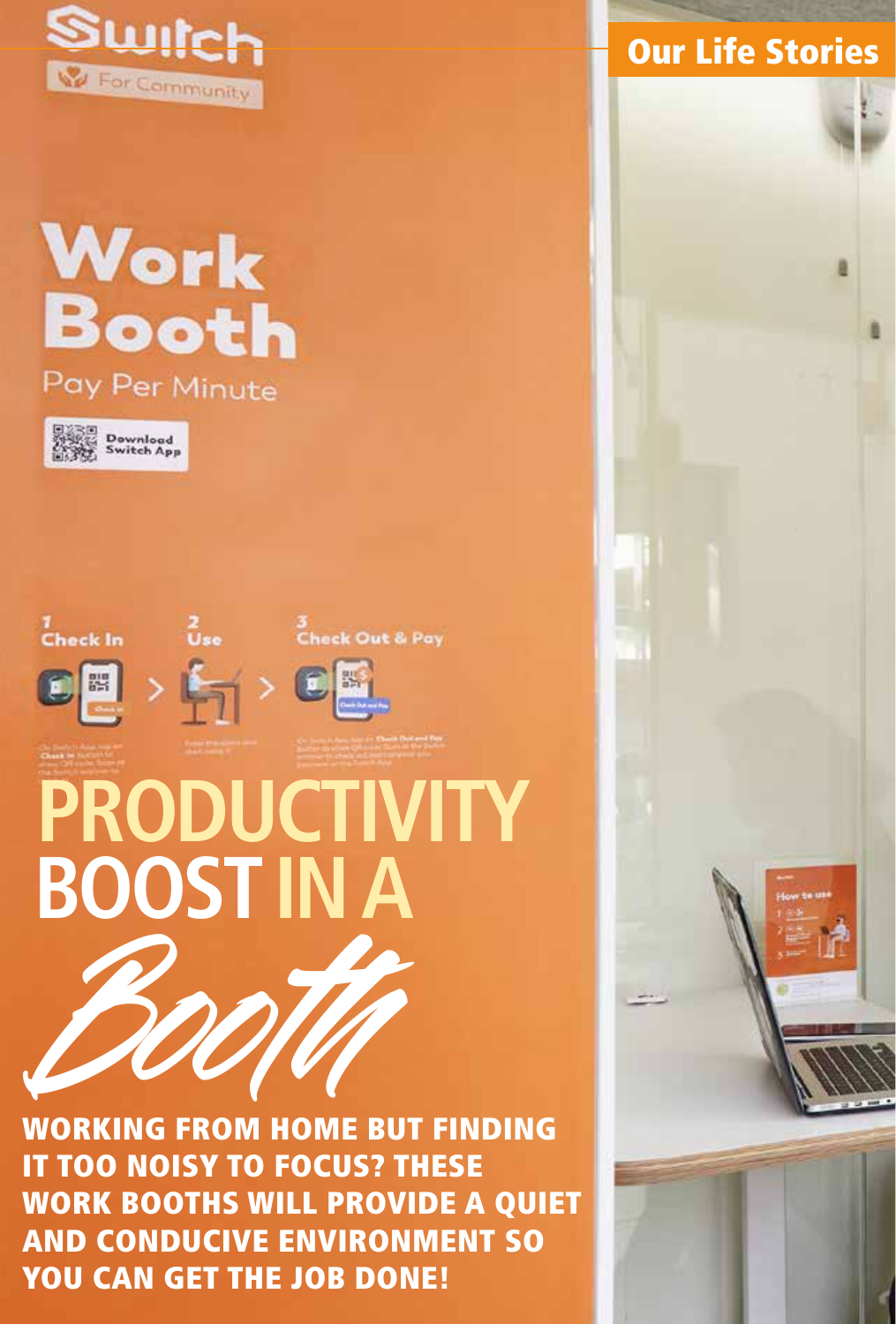Anyone who has had to study or work from home understands the importance of a quiet work environment in order to be productive. However, living with family or in built-up areas may mean having to contend with noise from children playing or worse, construction or renovation work.

"Switch Work Booths for Community", an initiative mooted by Senior Minister of State and Member of Parliament for Holland-Bukit Timah GRC Sim Ann, aims to offer residents in Clementi and Bukit Timah conducive spaces in which to work or study, in the form of private work booths.

The year-long pilot, which kicked off on 16 December 2021 at Trivelis Residents' Network (RN) Centre in Block 311B Clementi Avenue 4 and Bukit Timah Community Club at 20 Toh Yi Drive, will assess the project's popularity in the community.

## **Affordable and easy-to-use**

This collaboration between HDB, People's Association and workspace provider Switch will offer residents work booths in two configurations to suit their needs. The Trivelis RN Centre has two single-seater booths and a four-seater booth, while the Bukit Timah Community Centre offers two booths of each size.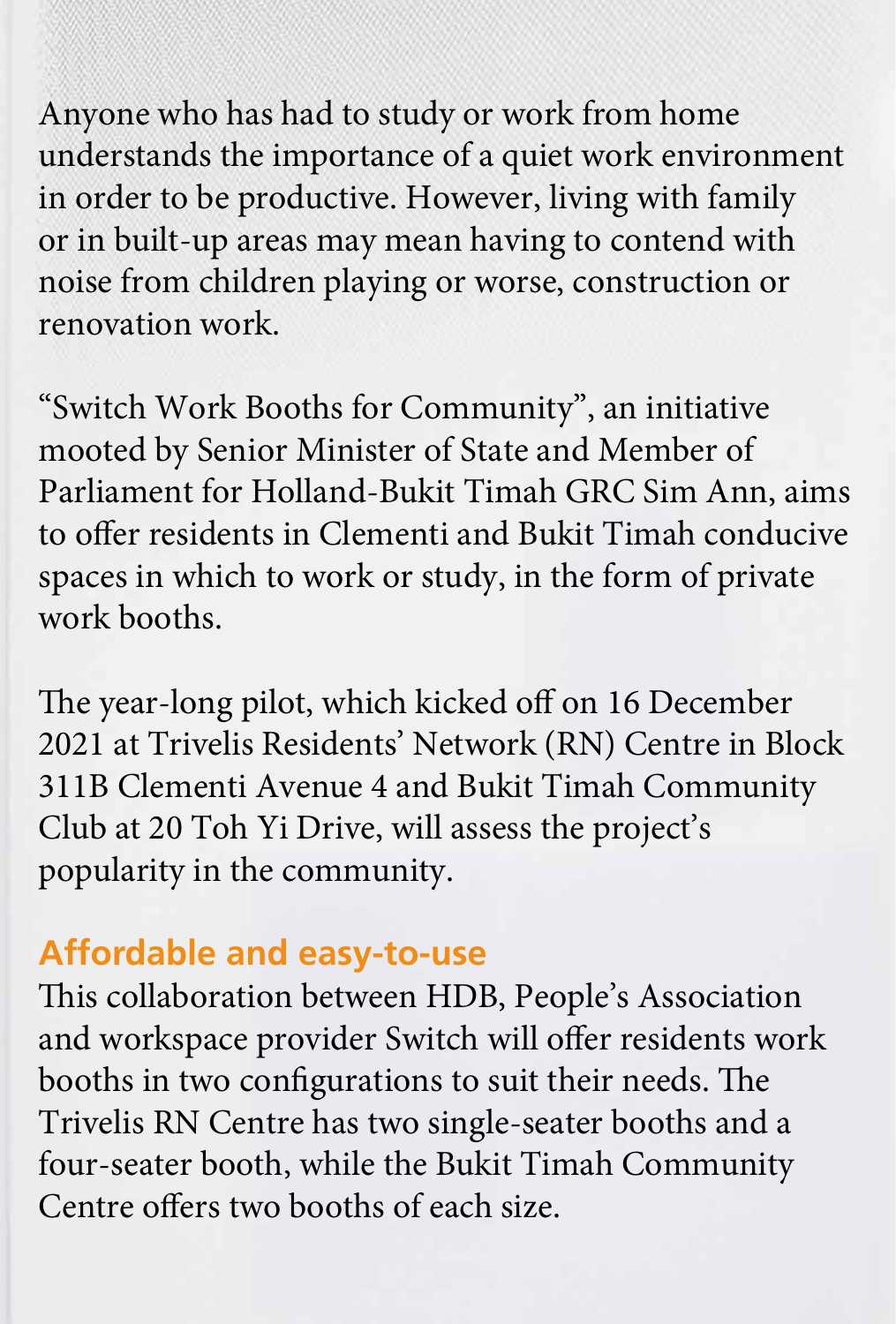

The one-seater booths are ideal for video meetings or uninterrupted focus on work or study, while the four-seater booths are great as mini co-working or discussion spaces.

The booking rates for the single-seater and four-seater booths are \$2.40/hour and \$4.80/hour respectively.

The booths can be booked by scanning their QR codes with the Switch mobile app, which can also be used to check a booth's availability.